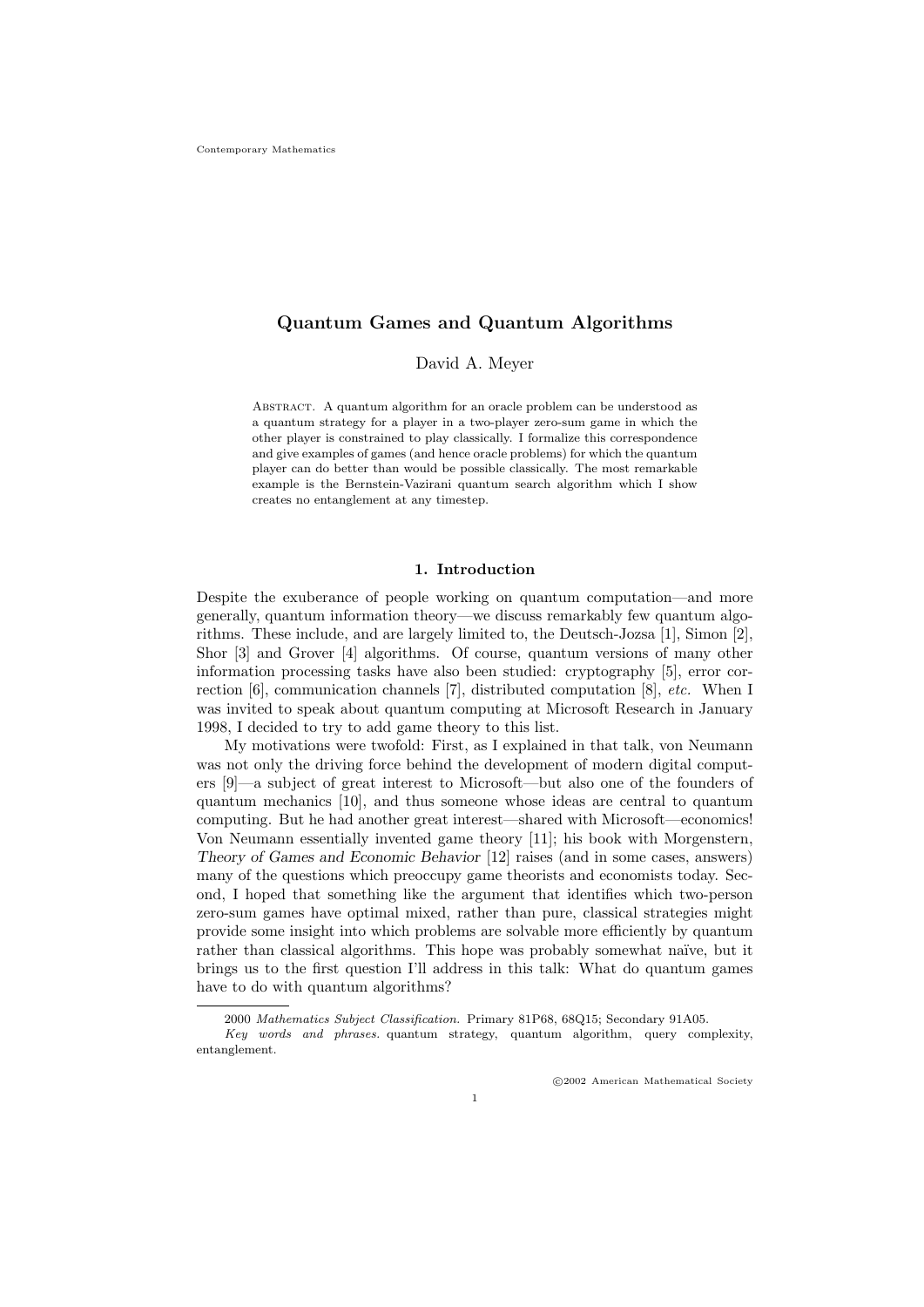#### 2 DAVID A. MEYER

The quantum game I described originally [13], PQ PENNY FLIP, is perhaps too simple to make the connection with quantum algorithms completely clear. In fact, it is so simple, involving only one qubit, that several people have pointed out that it could be simulated classically [14]. I have argued elsewhere that this misses the point slightly, that the issue is not whether there exists a classical simulation, but how the complexity of that simulation would scale if the size of the game were to increase [15]. To illustrate this point explicitly, in this talk I'll tell a story which involves a game which has instances of arbitrarily large size. My discussion of this game naturally includes a description of Grover's algorithm [4], which not only helps to answer the first question, but raises a second and third.

The second is: Are there sophisticated quantum search algorithms? More explicitly, are there 'databases' which can be 'searched' with better than the square root speedup that Grover's algorithm provides over the best possible classical algorithm? [4] Since Bennett, Bernstein, Brassard and Vazirani [16], Boyer, Brassard, Høyer and Tapp [17], and Zalka [18] have shown that Grover's algorithm is optimal, I will explain the natural changes in the problem which make this question interesting.

Recently Lloyd has argued that Grover's algorithm can be implemented without entanglement [19]. At first glance this may appear surprising: many people have stated that the power of quantum computing derives from entanglement [20,21]. This belief underlies the criticism that NMR experiments do not realize quantum computation because the state of the system at each timestep is separable  $[22]$ , *i.e.*, a convex combination of product states [23]. Similarly, van Enk observed that the one qubit PQ PENNY FLIP game not only can be simulated classically, but involves no entanglement [14], which would suggest by the same 'reasoning' that such a quantum game would be unrelated to quantum algorithms. In fact, the quantum game in the story to come provides an answer to the third question I'll address: Can quantum-over-classical improvements be achieved without entanglement?

### 2. PQ games

I'll begin by reviewing briefly the one qubit game PQ PENNY FLIP [13]. In our first episode, the starship Enterprise is facing some imminent catastrophe when the superpowerful being Q appears on the bridge and offers to rescue the ship if Captain Picard<sup>1</sup> can beat him at a simple game:  $Q$  produces a penny and asks Picard to place it in a small box, head up. Then Q, followed by Picard, followed by Q, reaches into the box, without looking at the penny, and either flips it over or leaves it as it is. After Q's second turn they open the box and Q wins if the penny is head up. Q wins every time they play, using the following quantum strategy:

$$
|0\rangle \xrightarrow[H]{Q} \frac{1}{\sqrt{2}}(|0\rangle + |1\rangle)
$$
  
\n
$$
\xrightarrow[\sigma_x \text{ or } I_2]{\text{Picard}} \frac{1}{\sqrt{2}}(|0\rangle + |1\rangle)
$$
  
\n
$$
\xrightarrow[H]{Q} |0\rangle
$$

<sup>&</sup>lt;sup>1</sup>Captain Picard and Q are characters in the popular American television (and movie) series Star Trek: The Next Generation whose initials and abilities are ideal for this illustration. See [24].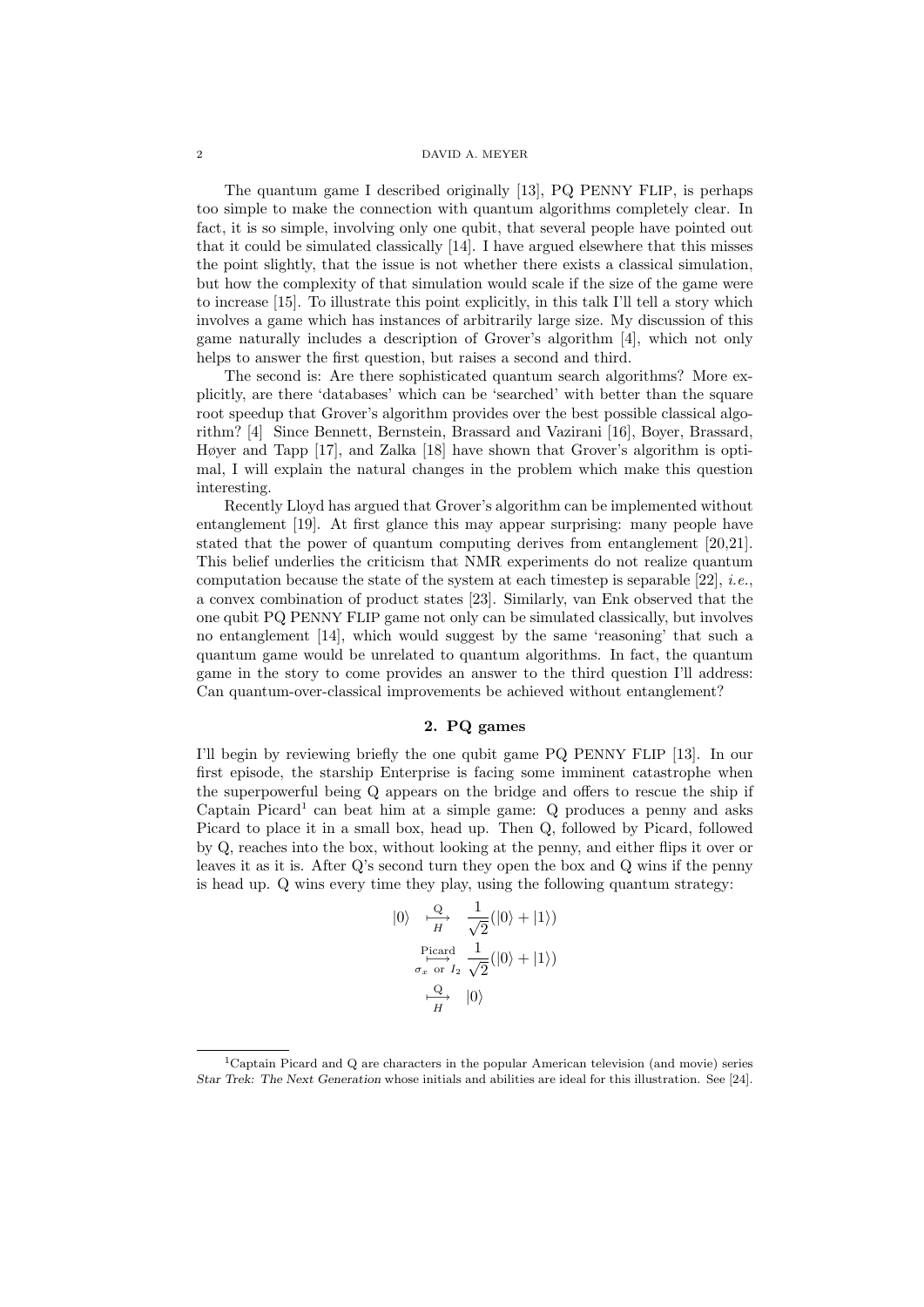Here  $|\cdot\rangle$  is Dirac notation [25] for an element of Hilbert space, 0 denotes 'head' and 1 denotes 'tail',  $H = \frac{1}{\sqrt{2}}$  $\frac{1}{2}$  $\left(\begin{matrix} 1 & 1 \\ 1 & -1 \end{matrix}\right)$  is the Hadamard transformation, and  $\sigma_x$  =  $\binom{0}{1}$  implements Picard's possible action of flipping the penny over. Q's quantum strategy of putting the penny into the equal superposition of 'head' and 'tail' on his first turn means that whether Picard flips the penny over or not, it remains in an equal superposition which  $Q$  can rotate back to 'head' by applying  $H$  again since  $H = H^{-1}$ . So when they open the box, Q always wins.

Notice that if Q were restricted to playing classically, i.e., to implementing only  $\sigma_x$  or  $I_2$  on his turns, an optimal strategy for both players would be to flip the penny over or not with equal probability on each turn. In this case Q would win only half the time, so he does substantially better by playing quantum mechanically.

The structure of PQ PENNY FLIP motivates the following definition which formalizes one meaning for quantum game.<sup>2</sup>

## Definitions. A PO game consists of

- (i) a Hilbert space  $\mathcal{H}$ —the possible states of the game—with  $N = \dim \mathcal{H}$ ,
- (*ii*) an initial state  $\psi_0 \in \mathcal{H}$ ,
- (*iii*) subsets  $Q_i \subset U(N)$ ,  $i \in \{1, ..., k+1\}$ —the elements of  $Q_i$  are the moves  $Q$  chooses among on turn  $i$ ,
- (iv) subsets  $P_i \subset S_N$ ,  $i \in \{1, ..., k\}$ , where  $S_N$  is the permutation group on N elements—the elements of  $P_i$  are the moves Picard chooses among on turn i, and
- (*v*) a projection operator Π on  $H$ —the subspace  $W_Q$  fixed by Π consists of the winning states for Q.

Since only Picard and Q play, these are two-player games; they are zero-sum since when Q wins, Picard loses, and *vice versa*.

A pure quantum strategy for Q is a sequence  $(u_i \in Q_i)_{i=1}^{k+1}$ . A pure (classical) strategy for Picard is a sequence  $(s_i \in P_i)_{i=1}^k$ , while a mixed (classical) strategy for Picard is a sequence of probability distributions  $(f_i: P_i \to [0,1])_{i=1}^k$ . If both Q and Picard play pure strategies, the corresponding evolution of the PQ game is described by

$$
\psi_f = u_{k+1} s_k u_k \dots u_2 s_1 u_1 \psi_0.
$$

After Q's last move the state of the game is measured with Π. According to the rules of quantum mechanics [10], the players observe the eigenvalue 1 with probability  $\text{Tr}(\psi^{\dagger} \Pi \psi)$ ; this is the probability that the state is projected into  $W_{Q}$  and Q wins. More generally, if Picard plays a mixed strategy, the corresponding evolution of the PQ game is described by

$$
\rho_f = u_{k+1} \Big( \sum_{s_k \in P_k} f_k(s_k) s_k u_k \dots u_2 \Big( \sum_{s_1 \in P_1} f_1(s_1) s_1 u_1 \rho_0 u_1^{\dagger} s_1^{\dagger} \Big) u_2^{\dagger} \dots u_k^{\dagger} s_k^{\dagger} \Big) u_{k+1}^{\dagger},
$$

where  $\rho_0 = \psi_0 \otimes \psi_0^{\dagger}$ <sup> $\overline{0}$ </sup>. Again, after Q's last move  $\rho_f$  is measured with  $\Pi$ ; the probability that  $\rho_f$  is projected into  $W_Q \otimes W_Q^{\dagger}$  and Q wins is Tr( $\Pi \rho_f$ ).

<sup>2</sup>Eisert, Wilkens and Lewenstein have proposed a different formalism for quantum games and have applied it to find a (unique) Pareto optimal equilibrium for the Prisoners' Dilemma when the players are allowed to select moves from the same specific subset of unitary transformations [26]. Benjamin and Hayden recently showed that this is not a solution when the players are allowed to make arbitrary unitary moves [27]; in fact, in this case there is no equilibrium, just as in PQ PENNY FLIP [13]. Nevertheless, that formalism still seems likely to be interesting, although more closely related to quantum communication protocols [8,28] than to quantum algorithms.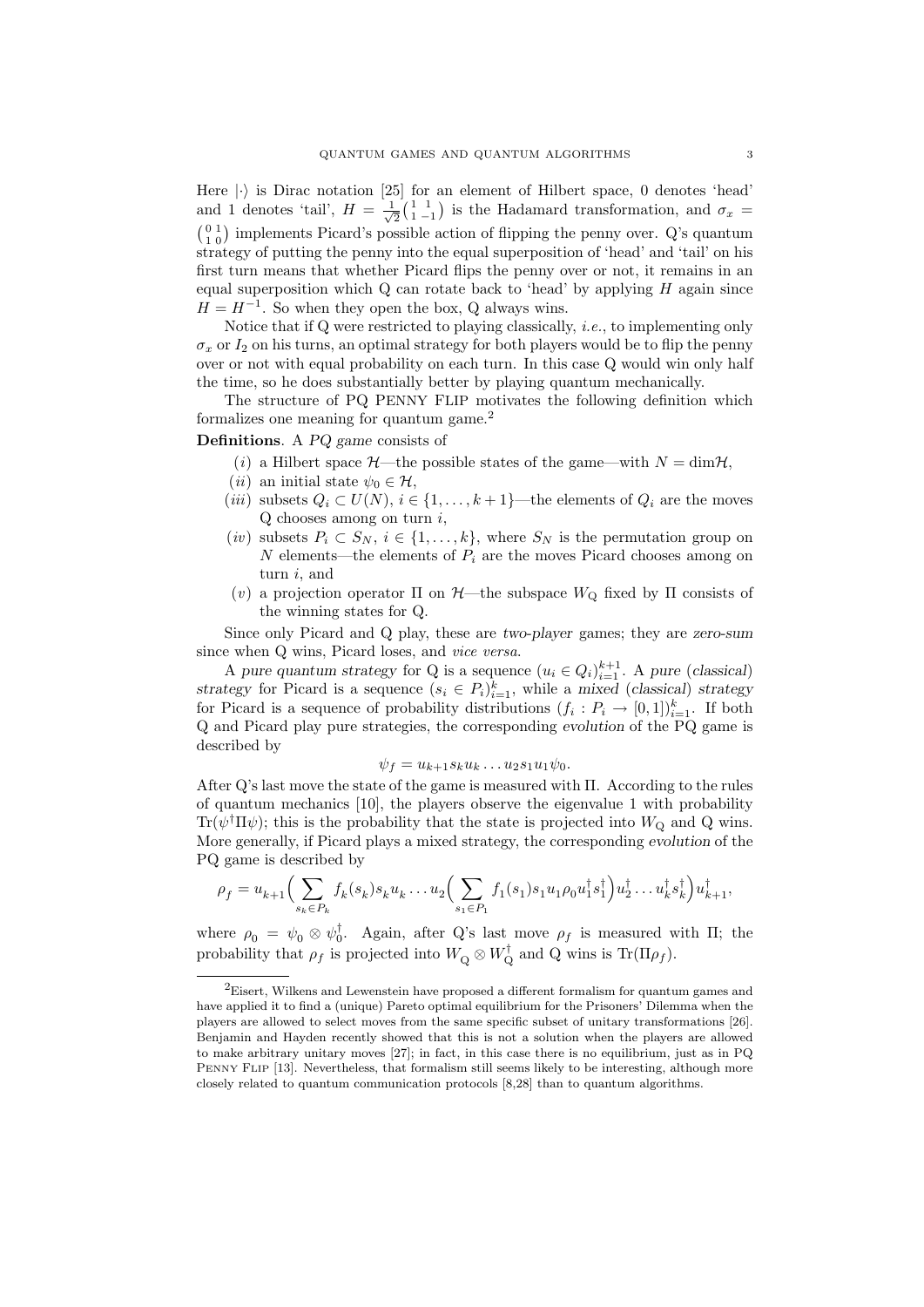#### 4 DAVID A. MEYER

Finally, an equilibrium is a pair of strategies, one for Picard and one for Q, such that neither player can improve his probability of winning by changing his strategy while the other does not.

As I'll show in the next section, the structure of a PQ game specializes to the structure of the known quantum algorithms. In general, unlike the simple case of PQ PENNY FLIP,  $W_Q = W_Q((s_i))$  or  $W_Q = W_Q((f_i))$ , *i.e.*, the conditions for Q's win can depend on Picard's strategy. Each of the three example games I consider here suffices to prove that there are games with mixed/quantum equilibria at which Q does better than he would at any mixed/mixed equilibrium; equivalently, there are some quantum algorithms which outperform classical ones.

## 3. Guessing a number

In our second episode, Q returns to the Enterprise and challenges Captain Picard again. He boasts that if Picard picks any number between 0 and  $N-1$ , inclusive, he can guess it. Now, Picard is no slouch; he has been studying up on quantum algorithms since the last episode. In particular, he has studied Grover's algorithm [4] and realizes that for  $N = 2<sup>n</sup>$ , Q can determine the number he picks with high probability by playing the following strategy:

$$
|0...0,0\rangle \qquad \xrightarrow[H^{\otimes n} \otimes H\sigma_x]{\mathcal{Q}} \qquad \frac{1}{\sqrt{N}} \sum_{x=0}^{N-1} |x\rangle \otimes \frac{1}{\sqrt{2}}(|0\rangle - |1\rangle) \qquad (u_1)
$$
\n
$$
\xrightarrow[\epsilon]{}^{\text{Picard}} \qquad \frac{1}{\sqrt{N}} \sum_{x=0}^{N-1} (-1)^{\delta_{xa}} |x\rangle \otimes \frac{1}{\sqrt{2}}(|0\rangle - |1\rangle) \quad (s_1)
$$
\n
$$
H^{\otimes n} \otimes I_{2} \circ s(f_0) \circ H^{\otimes n} \otimes I_{2} \qquad \cdots,
$$
\n
$$
(u_2)
$$

where  $a \in [0, N - 1]$  is Picard's chosen number, and the moves  $s_1$  and  $u_2$  are repeated a total of  $k = \lfloor \frac{\pi}{4} \sqrt{N} \rfloor$  times, *i.e.*,  $s_k = \cdots = s_1$  and  $u_{k+1} = \cdots = u_2$ . For  $f: \mathbb{Z}_2^n \to \mathbb{Z}_2$ ,  $s(f)$  is the permutation (and hence unitary transformation) defined by

$$
s(f)|x, b\rangle = |x, b \oplus f(x)\rangle,
$$

where  $\oplus$  denotes addition mod 2. This transformation is often referred to as 'fcontrolled-NOT'. Each of Picard's moves  $s_i$  can be thought of as the response of an oracle which computes  $f_a(x) := \delta_{xa}$  to respond to the quantum query defined by the state after  $u_i$ . After  $O(\sqrt{N})$  such queries, a measurement by  $\Pi = |a\rangle\langle a| \otimes I_2$  returns a win for Q with probability bounded above  $\frac{1}{2}$ , *i.e.*, Grover's quantum algorithm determines a with high probability. (Here  $\langle a | = |a\rangle^{\dagger}$  and the tensor product is implicit in  $|a\rangle\langle a|$  [25].)

Notice that if Q were to play classically, he could query Picard about a specific number at each turn, but on the average it would take  $N/2$  turns to guess a. A classical equilibrium is for Picard to choose a uniformly at random, and for  $Q$  to choose a permutation of N uniformly at random and guess numbers in the corresponding order. Even when Picard plays such a mixed strategy, Q's quantum strategy is optimal; together they define a mixed/quantum equilibrium.

Knowing all this, Picard responds that he will be happy to play, but that Q should only get 1 guess, not  $\lfloor \frac{\pi}{4} \sqrt{N} \rfloor$ . Q protests that this is hardly fair, but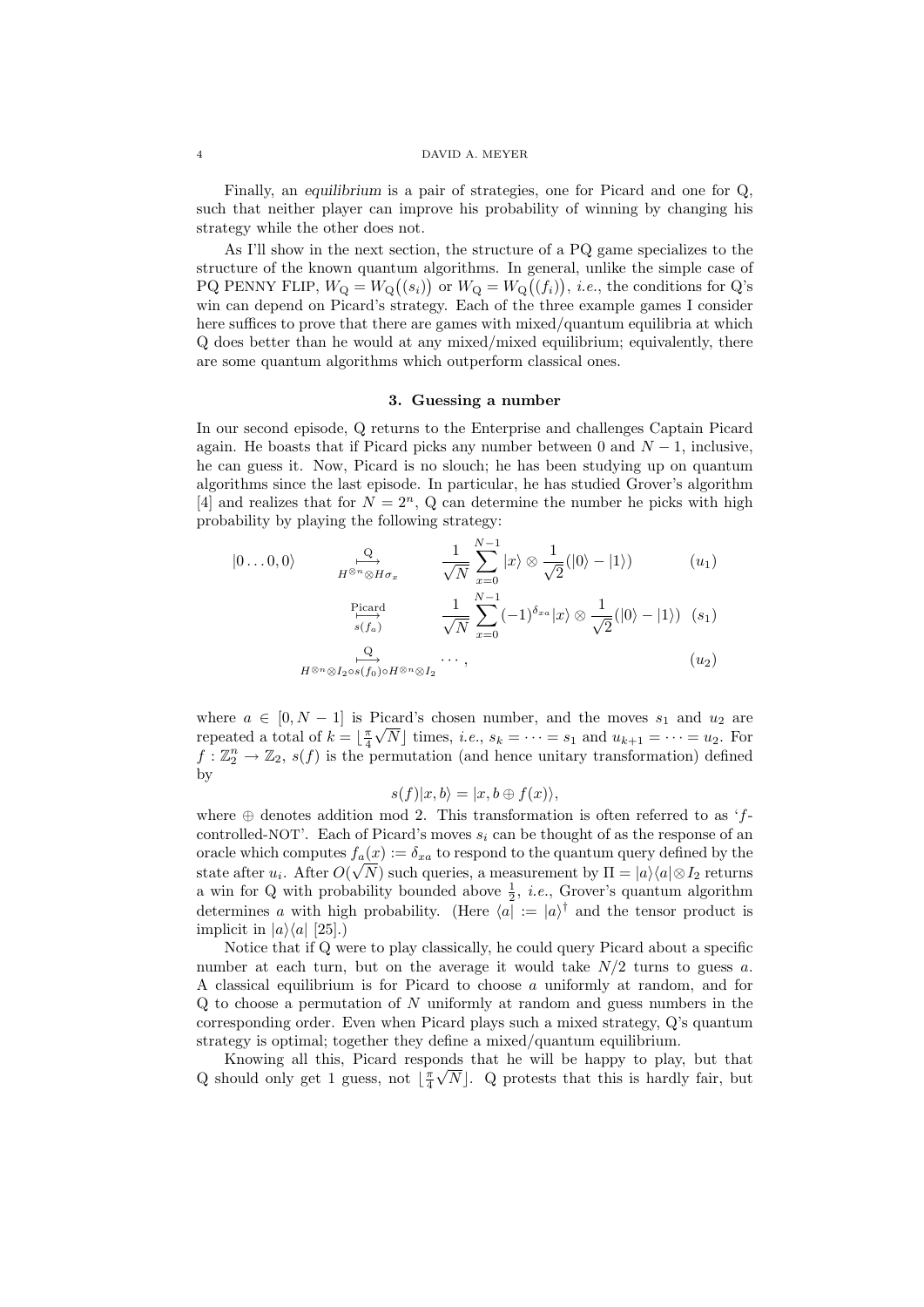he will play, as long as Picard tells him how close (mod 2) his guess is to the chosen number. Picard agrees, and they play. Q wins. They play again. Q wins again. Picard doesn't understand what's going on. The problem is that in his studies of quantum algorithms, he overlooked an insufficiently appreciated quantum algorithm, the slightly improved [16,29] Bernstein-Vazirani algorithm [30]: Guess  $x$ and answer a are vectors in  $\mathbb{Z}_2^n$ , so  $x \cdot a$  depends on the cosine of the angle between the vectors. Thus it seems reasonable to define "how close (mod 2) a guess is to the answer" to be the oracle response  $g_a(x) := x \cdot a \mod 2$ . Then Q plays as follows:

$$
|0...0,0\rangle \underset{H^{\otimes n} \otimes H\sigma_x}{\overset{Q}{\longleftrightarrow}} \frac{1}{\sqrt{N}} \sum_{x=0}^{N-1} |x\rangle \otimes \frac{1}{\sqrt{2}}(|0\rangle - |1\rangle)
$$
 (u<sub>1</sub>)  

$$
\underset{s(g_a)}{\overset{\text{Picard}}{\longmapsto}} \frac{1}{\sqrt{N}} \sum_{x=0}^{N-1} (-1)^{x \cdot a} |x\rangle \otimes \frac{1}{\sqrt{2}}(|0\rangle - |1\rangle)
$$
 (s<sub>1</sub>)  

$$
\underset{H^{\otimes n} \otimes I_2}{\overset{Q}{\longleftrightarrow}} |a\rangle \otimes \frac{1}{\sqrt{2}}(|0\rangle - |1\rangle)
$$
 (u<sub>2</sub>)

For  $\Pi = |a\rangle\langle a| \otimes I_2$  again, Q wins with probability 1, having queried Picard only once!

Just as before, Picard makes the game hardest for Q classically if he chooses a uniformly at random. Classically Q requires n queries to determine a with probability 1. The classical to quantum improvement in number of queries is thus  $n$  to 1, in some sense greater than the Grover improvement from  $O(N)$  to  $O(\sqrt{N})$ .

### 4. Entanglement

Most remarkably, Bernstein and Vazirani's 'sophisticated' quantum search algorithm achieves this improvement without creating any entanglement at any timestep! Recall the following definition:

**Definition**. A pure state—a vector in  $H$ —is entangled if it does not factor relative to a given tensor product decomposition of the Hilbert space [31].

In the two algorithms considered in the previous sections, the Hilbert space decomposes into a tensor product of qubits [32], *i.e.*,  $\mathbb{C}^2$ s. To see that the slightly improved [16,29] Bernstein-Vazirani algorithm [30] creates no entanglement relative to this decomposition, note that  $\psi_0$  has no entanglement, and hence  $u_1\psi_0$  has none since  $u_1$  is the tensor product of operations on individual qubits. Also,  $\psi_f$  is not entangled since  $|a\rangle$  is just the tensor product of qubits in states  $|0\rangle$  or  $|1\rangle$ . But  $\psi_f$  is obtained from the intermediate state  $s_1u_1\psi_0$  by the action of  $u_2$  which, like  $u_1$ , is the tensor product of operations on individual qubits. So  $s_1u_1\psi_0$  also is not entangled.

In contrast, for Grover's algorithm, every state after  $u_1\psi_0$  is entangled for  $n > 2$ . By a natural measure, the entanglement oscillates with period  $\frac{\pi}{4} \sqrt{N}$ , *i.e.*, after  $\lfloor \frac{\pi}{4} \sqrt{N} \rfloor$  queries the state is close to  $|a\rangle \otimes \frac{1}{\sqrt{N}}$ close to  $|a\rangle \otimes \frac{1}{\sqrt{2}}(|0\rangle - |1\rangle)$  and its entanglement is fairly small, while after only  $\lfloor \frac{\pi}{8} \sqrt{N} \rfloor$  queries the entanglement is fairly large [33]. So what could be the suggestion of Lloyd, to which I alluded in the Introduction, that Grover's algorithm can be implemented without entanglement [19]? He simply observes that since the first  $n$  qubits are never entangled with the last qubit, if they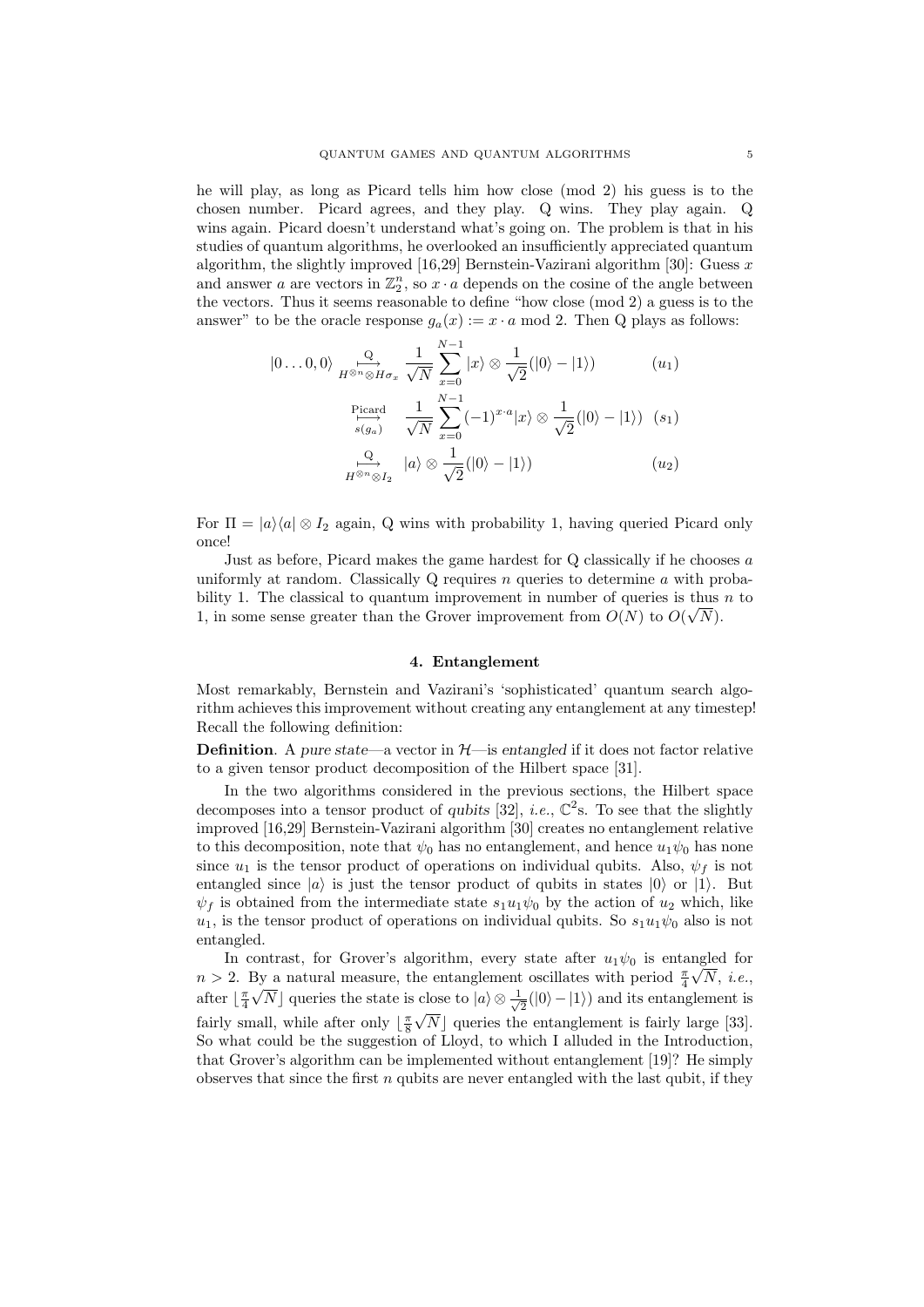are implemented by a single tensor factor of dimension  $N$ , there is no entanglement. This is true, of course, by definition, and has been observed earlier in the general quantum computing setting by Jozsa and Ekert [20]. The cost incurred for realizing such a scheme physically, as Lloyd acknowledges, increases exponentially with  $n$  and must be paid with increasing energy, mass, or precision.

## 5. Conclusion

So what do quantum games have to do with quantum algorithms? The two versions of GUESS A NUMBER illustrate the relation for oracle problems. In these cases, quantum algorithms specialize the PQ game definition to require that  $s_1 = \cdots = s_k$ , i.e., the oracle always responds the same way once a function has been chosen. Furthermore, the winning states for Q,  $W_{\mathbf{Q}}$ , depend on Picard's strategy  $(s_i)_{i=1}^k$ , i.e., on a. The Deutsch-Jozsa [1], Simon [2] and Shor [3] algorithms can also be described this way.

Are there 'sophisticated' quantum algorithms? Yes. The oracle which responds in the Bernstein-Vazirani scenario with  $x \cdot a \mod 2$  is a 'sophisticated database' by comparison with Grover's 'naïve database' which only responds that a guess is correct or incorrect. The former is closely related to the vector space model for information retrieval in which there is a vector space with basis vectors corresponding to the occurrence of key words: database elements define vectors in this space and are ranked according to their inner product with the vector representing a query [34]. Furthermore, in some sense it improves more over the classical optimum than does Grover's algorithm.

And finally, is entanglement required for quantum-over-classical improvements? No. I've shown that, remarkably, the slightly improved version of the Bernstein-Vazirani algorithm does not create entanglement at any timestep, but still solves this oracle problem with fewer queries than is possible classically. Relative to the oracle, this quantum algorithm has no entanglement, unlike Grover's, which does at least within the standard model of quantum computing. It illustrates both 'sophisticated quantum search' without entanglement and sophisticated "quantum search without entanglement" [35].

### 6. Acknowledgements

I thank Mike Freedman, Manny Knill, Raymond Laflamme, John Smolin and Nolan Wallach for useful discussions. This work was partially supported by Microsoft Research and by the National Security Agency (NSA) and Advanced Research and Development Activity (ARDA) under Army Research Office (ARO) contract number DAAG55-98-1-0376.

### References

- [1] D. Deutsch and R. Jozsa, "Rapid solution of problems by quantum computation", Proc. Roy. Soc. Lond. A 439 (1992) 553–558.
- [2] D. R. Simon, "On the power of quantum computation", in S. Goldwasser, ed., Proceedings of the 35th Symposium on Foundations of Computer Science, Santa Fe, NM, 20–22 November 1994 (Los Alamitos, CA: IEEE Computer Society Press 1994) 116–123; D. R. Simon, "On the power of quantum computation", SIAM J. Comput. 26 (1997) 1474–1483.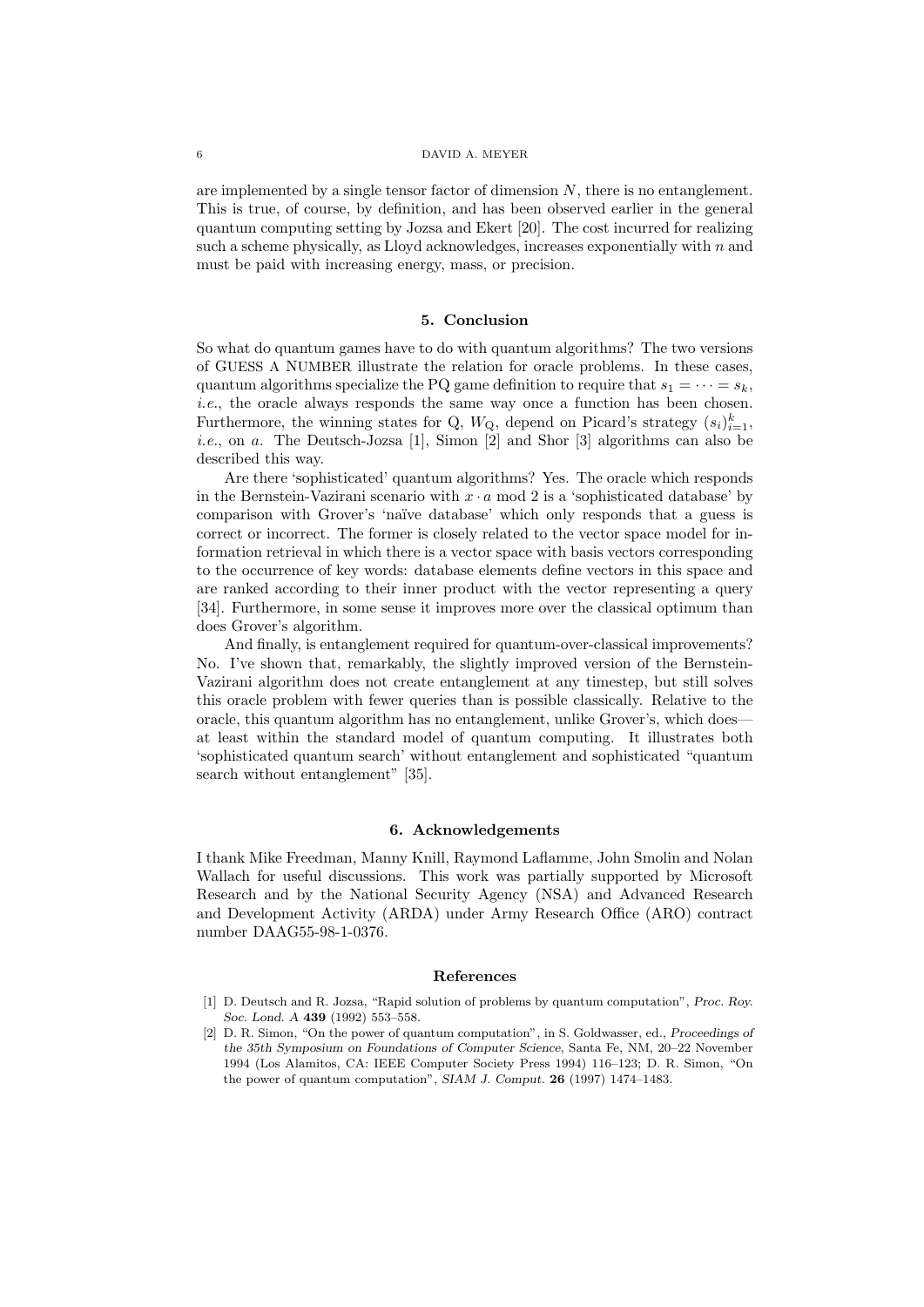- [3] P. W. Shor, "Algorithms for quantum computation: discrete logarithms and factoring", in S. Goldwasser, ed., Proceedings of the 35th Symposium on Foundations of Computer Science, Santa Fe, NM, 20–22 November 1994 (Los Alamitos, CA: IEEE Computer Society Press 1994) 124–134; P. W. Shor, "Polynomial-time algorithms for prime factorization and discrete logarithms on a quantum computer", SIAM J. Comput. 26 (1997) 1484–1509.
- [4] L. K. Grover, "A fast quantum mechanical algorithm for database search", in Proceedings of the 28th Annual ACM Symposium on the Theory of Computing, Philadelphia, PA, 22–24 May 1996 (New York: ACM 1996) 212–219.
- [5] S. Wiesner, "Conjugate coding", SIGACT News 15 (1983) 78–88; C. H. Bennett and G. Brassard, "Quantum cryptography: Public-key distribution and coin tossing", in Proceedings of the IEEE International Conference on Computers, Systems and Signal Processing, Bangalore, India, December 1984 (New York: IEEE 1984) 175–179; A. Ekert, "Quantum cryptography based on Bell's theorem", Phys. Rev. Lett. 67 (1991) 661–663.
- [6] P. W. Shor, "Scheme for reducing decoherence in quantum computer memory", Phys. Rev. A 52 (1995) R2493–R2496; A. M. Steane, "Error correcting codes in quantum theory", Phys. Rev. Lett. 77 (1996) 793–797.
- [7] A. S. Kholevo, "Bounds for the quantity of information transmitted by a quantum communication channel", Problemy Peredachi Informatsii 9 (1973) 3–11; transl. in Problems Inf. Transmiss. 9 (1973) 177–183; C. H. Bennett, D. P. DiVincenzo, J. Smolin and W. K. Wootters, "Mixed state entanglement and quantum error correction", Phys. Rev. A 54 (1996) 3824– 3851; B. Schumacher, M. Westmoreland and W. K. Wootters, "Limitation on the amount of accessible information in a quantum channel", Phys. Rev. Lett. 76 (1997) 3452–3455.
- [8] R. Cleve and H. Buhrman, "Substituting quantum entanglement for communication", Phys. Rev. A 56 (1997) 1201–1204; H. Buhrman, W. van Dam, P. Høyer and A. Tapp, "Multiparty quantum communication complexity", Phys. Rev. A 60 (1999) 2737–2741.
- [9] J. von Neumann, in A. H. Taub, ed., Collected Works, Vol. 5, Design of Computers, Theory of Automata and Numerical Analysis (New York: Pergamon Press 1961–1963).
- [10] J. von Neumann, Mathematische Grundlagen der Quantenmechanik (Berlin: Springer-Verlag 1932); transl. by R. T. Beyer as Mathematical Foundations of Quantum Mechanics (Princeton: Princeton University Press 1955).
- [11] J. von Neumann, "Zur theorie der gesellschaftsspiele", Math. Ann. 100 (1928) 295–320.
- [12] J. von Neumann and O. Morgenstern, Theory of Games and Economic Behavior, third edition (Princeton: Princeton University Press 1953).
- [13] D. A. Meyer, "Quantum strategies", *Phys. Rev. Lett.* **82** (1999) 1052-1055.
- [14] See, e.g., S. J. van Enk, "Quantum and classical game strategies", Phys. Rev. Lett. 84 (2000) 789.
- [15] D. A. Meyer, "Why quantum strategies are quantum mechanical", published as "Meyer replies", Phys. Rev. Lett. 84 (2000) 790.
- [16] C. H. Bennett, E. Bernstein, G. Brassard and U. Vazirani, "Strengths and weaknesses of quantum computing", SIAM J. Comput. 26 (1997) 1510–1523.
- [17] M. Boyer, G. Brassard, P. Høyer and A. Tapp, "Tight bounds on quantum searching", Fortsch. Phys. 46 (1998) 493–506.
- [18] C. Zalka, "Grover's quantum searching algorithm is optimal", Phys. Rev. A 60 (1999) 2746– 2751.
- [19] S. Lloyd, "Quantum search without entanglement", Phys. Rev. A 61 (1999) 010301.
- [20] R. Jozsa, "Entanglement and quantum computation", in S. A. Huggett, L. J. Mason, K. P. Tod, S. T. Tsou and N. M. J. Woodhouse, eds., The Geometric Universe: Science, Geometry, and the Work of Roger Penrose (Oxford: Oxford University Press 1998) 369–379; A. Ekert and R. Jozsa, "Quantum algorithms: entanglement-enhanced information processing", Phil. Trans. Roy. Soc. Lond. A 356 (1998) 1769–1782.
- [21] A. M. Steane, "A quantum computer needs only one universe", quant-ph/0003084.
- [22] S. L. Braunstein, C. M. Caves, R. Jozsa, N. Linden, S. Popescu and R. Schack, "Separability of very noisy mixed states and implications for NMR quantum computing", Phys. Rev. Lett. 83 (1999) 1054–1057; R. Schack and C. M. Caves, "Classical model for bulk-ensemble NMR quantum computation", Phys. Rev.  $A$  60 (1999) 4354–4362. For a response to this criticism, see R. Laflamme, "Review of 'Separability of very noisy mixed states and implications for NMR quantum computing'", Quick Reviews in Quantum Computation and Information, http://quickreviews.org/qc/.